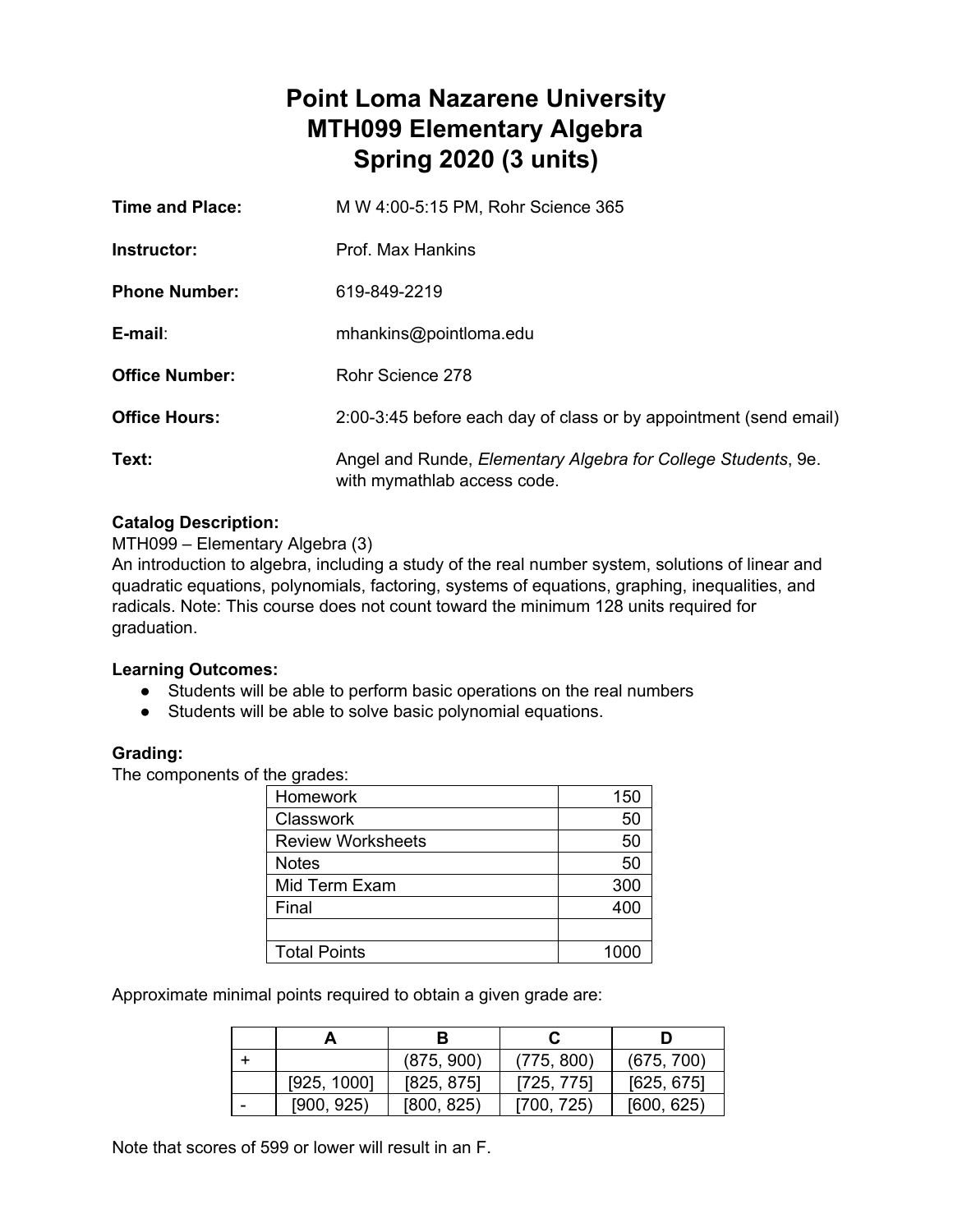#### **Homework:**

Homework will be assigned through the mymathlab site for each day at the end of class and each week's homework assignments will be due at the end of the following Monday. For example, homework assigned this week on Monday and Wednesday will be due next week on Monday by the end of the day. An assignment is late if not completed by its deadline. Late work will be assessed a significant penalty.

#### **ClassTime:**

Class time will be used for:

- Any necessary review of homework.
- Distribution of handouts and worksheets.
- Introduction of topics from the text.
- Working examples from the text.
- Additional material presented in class.
- Answering students' questions on subject material.
- Class work
- Mid Term Fxam

#### **Classwork and Notes**

Classwork and notes will be handed out at the beginning of each class and collected at the end of class. Classwork will be graded. Notes will be checked for completion. Both will be returned at the next class. For absences due to documented illness or for official University events, classwork and notes may be made up; however, see the section below on excessive absences.

#### **Review Worksheets:**

Review worksheets will be handed out for completion at appropriate times. On time and accurate completion of these worksheets will result in the accumulation of review points. Graded review worksheets will be returned for correction and inclusion in the student notebook.

#### **Midterm and Final Exams:**

The midterm and final examinations will include problems and questions over material assigned in the text, readings and handouts, as well as material presented in class. The midterm exam will be returned for correction and inclusion in the student notebook. No examination shall be missed without prior consent by me or a well-documented emergency beyond your control. A score of zero will be assigned for an examination that is missed without

prior consent or a well-documented emergency beyond your control. The examination schedule is included in the daily schedule.

#### **Final:**

The final exam date and time is set by the university at the beginning of the semester and may not be changed by the instructor. This schedule can be found on the university website and in the course calendar. No requests for early examinations will be approved. Only in the case that a student is required to take three exams during the same day of finals week, is an instructor authorized to consider changing the exam date and time for that particular student. The final for MTH099 is cumulative and is given at the assigned final time on **MONDAY MAY 4 FROM 4:30-7:00 PM.**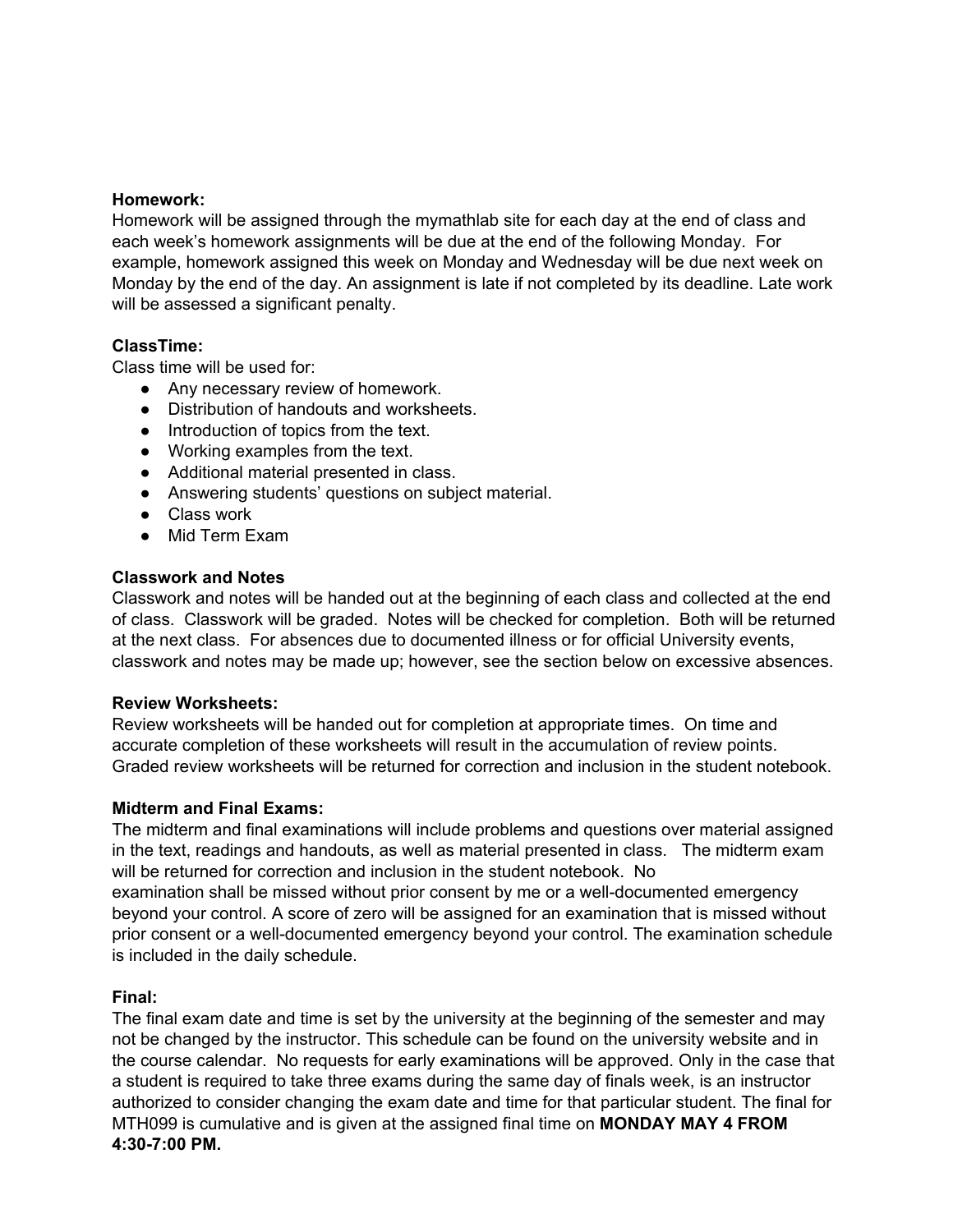#### **General Advice:**

The key to success in this class is to attend lectures regularly and do your homework and classwork. You learn mathematics by doing it yourself. You should expect to spend approximately two hours outside of class for every one hour in class working on homework and going over concepts. When doing homework, please note it is normal to not be able to do every problem correctly on the first attempt. Do not be discouraged, instead seek help.

Read the material prior to coming to class. It is not possible to learn most math "cold" the first time it is presented. If you try working the examples first, you will find it easier to follow them as we work through them in class.

Keep a notebook! It should include the syllabus, the notes you filled out, the review worksheets, the midterm exam and any other material you find helpful.

Prior to the mid-term and final exams, study your notebook. Also pay attention to classwork that you got wrong, review questions you got wrong, or math lab problems that you had trouble with. Your textbook has chapter tests. Take a sample of questions from these, and test yourself by working them all, then checking your answers. Taking an exam is different from doing the math lab homework. They cover the same areas, but in math lab, you have a lot of study helps that aren't available at the test.

#### **Sources of Help:**

1. Me. If you have questions, ask me. The best time for getting individual questions is during the classwork time, or during office hours as listed above. For common questions, I may post a livescribe explanation on the site.

- 2. FREE TUTORING- Math Learning Center, RS-230. Hours are posted on the door.
- 3. Other classmates. Form study groups! Work together!

# **University Mission:**

Point Loma Nazarene University exists to provide higher education in a vital Christian community where minds are engaged and challenged, character is modeled and formed, and service becomes an expression of faith. Being of Wesleyan heritage, we aspire to be a learning community where grace is foundational, truth is pursued, and holiness is a way of life.

#### **Department Mission:**

The Mathematical, Information, and Computer Sciences department at Point Loma Nazarene University is committed to maintaining a curriculum that provides its students with the tools to be productive, the passion to continue learning, and Christian perspectives to provide a basis for making sound value judgments.

#### **Attendance:**

Attendance is expected at each class session. In the event of an absence you are responsible for the material covered in class and the assignments given that day.

Regular and punctual attendance at all classes is considered essential to optimum academic achievement. If the student is absent from more than 10 percent of class meetings, the faculty member can file a written report which may result in de-enrollment. If the absences exceed 20 percent, the student may be de-enrolled without notice until the university drop date or, after that date, receive the appropriate grade for their work and participation. See [Attendance](https://catalog.pointloma.edu/content.php?catoid=28&navoid=1761#Class_Attendance) Policy in the in the Undergraduate Academic Catalog.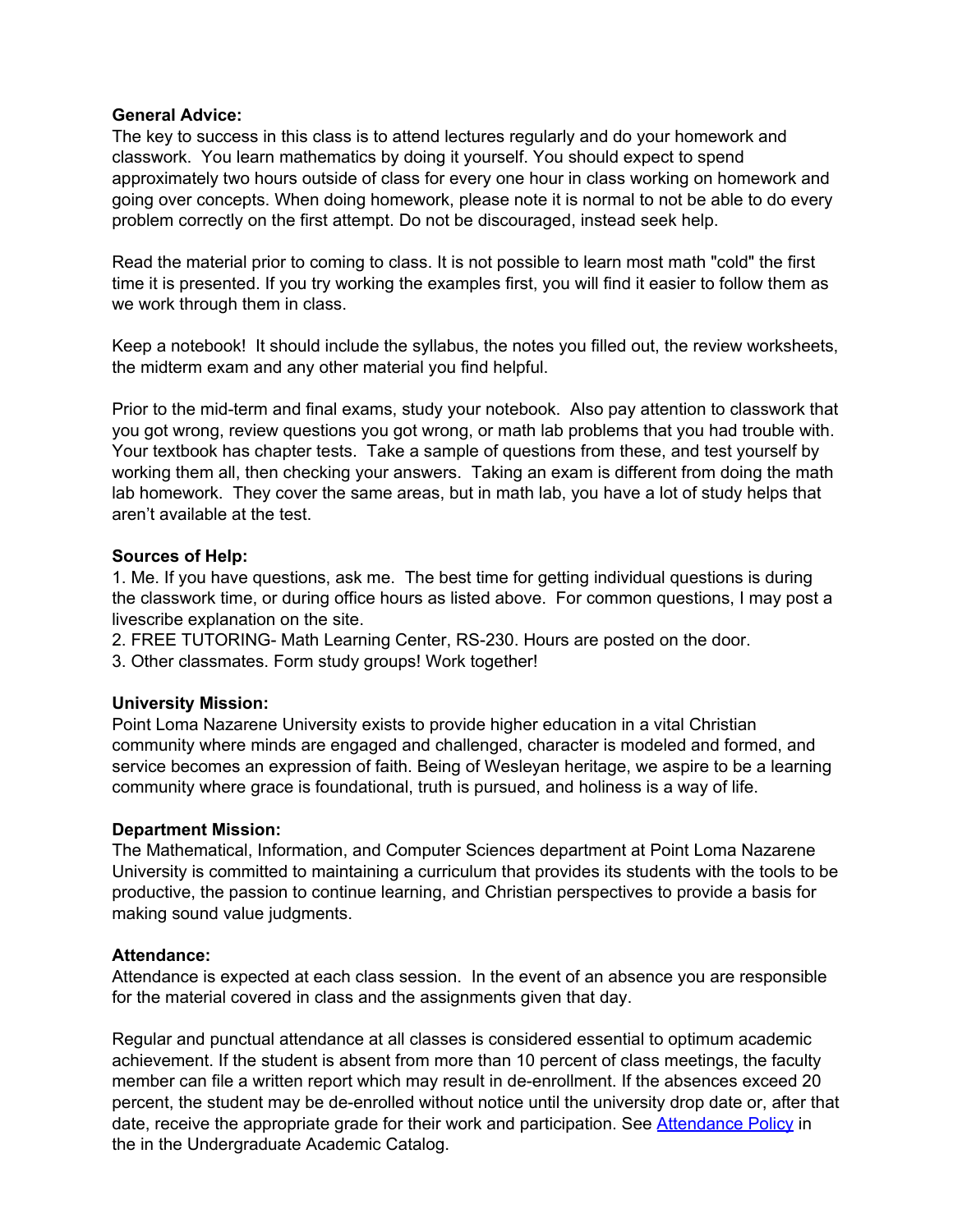#### **Class Enrollment:**

It is the student's responsibility to maintain his/her class schedule. Should the need arise to drop this course (personal emergencies, poor performance, etc.), the student has the responsibility to follow through (provided the drop date meets the stated calendar deadline established by the university), not the instructor. Simply ceasing to attend this course or failing to follow through to arrange for a change of registration (drop/add) may easily result in a grade of F on the official transcript.

# **Academic Accommodations:**

**While all students are expected to meet the minimum standards for completion of this course as established by the instructor, students with disabilities may require academic adjustments, modifications or auxiliary aids/services. At Point Loma Nazarene University (PLNU), these students are requested to register with the Disability Resource Center (DRC), located in the Bond Academic Center. (DRC@pointloma.edu or 619-849-2486). The DRC's policies and procedures for assisting such students in the development of an appropriate academic adjustment plan (AP) allows PLNU to comply with Section 504 of the Rehabilitation Act and the Americans with Disabilities Act. Section 504 (a) prohibits discrimination against students with special needs and guarantees all qualified students equal access to and benefits of PLNU programs and activities. After the student files the required documentation, the DRC, in conjunction with the student, will develop an AP to meet that student's specific learning needs. The DRC will thereafter email the student's AP to all faculty who teach courses in which the student is enrolled each semester. The AP must be implemented in all such courses.**

If students do not wish to avail themselves of some or all of the elements of their AP in a **particular course, it is the responsibility of those students to notify their professor in that course. PLNU highly recommends that DRC students speak with their professors during the first two weeks of each semester about the applicability of their AP in that particular course and/or if they do not desire to take advantage of some or all of the elements of their AP in that course.**

# **Academic Honesty:**

Students should demonstrate academic honesty by doing original work and by giving appropriate credit to the ideas of others. Academic dishonesty is the act of presenting information, ideas, and/or concepts as one's own when in reality they are the results of another person's creativity and effort. A faculty member who believes a situation involving academic dishonesty has been detected may assign a failing grade for that assignment or examination, or, depending on the seriousness of the offense, for the course. Faculty should follow and students may appeal using the procedure in the university Catalog. See the [catalog](https://catalog.pointloma.edu/content.php?catoid=28&navoid=1761#Academic_Honesty) for definitions of kinds of academic dishonesty and for further policy information.

# **Copyright Protected Materials:**

Point Loma Nazarene University, as a non-profit educational institution, is entitled by law to use materials protected by the US Copyright Act for classroom education. Any use of those materials outside the class may violate the law.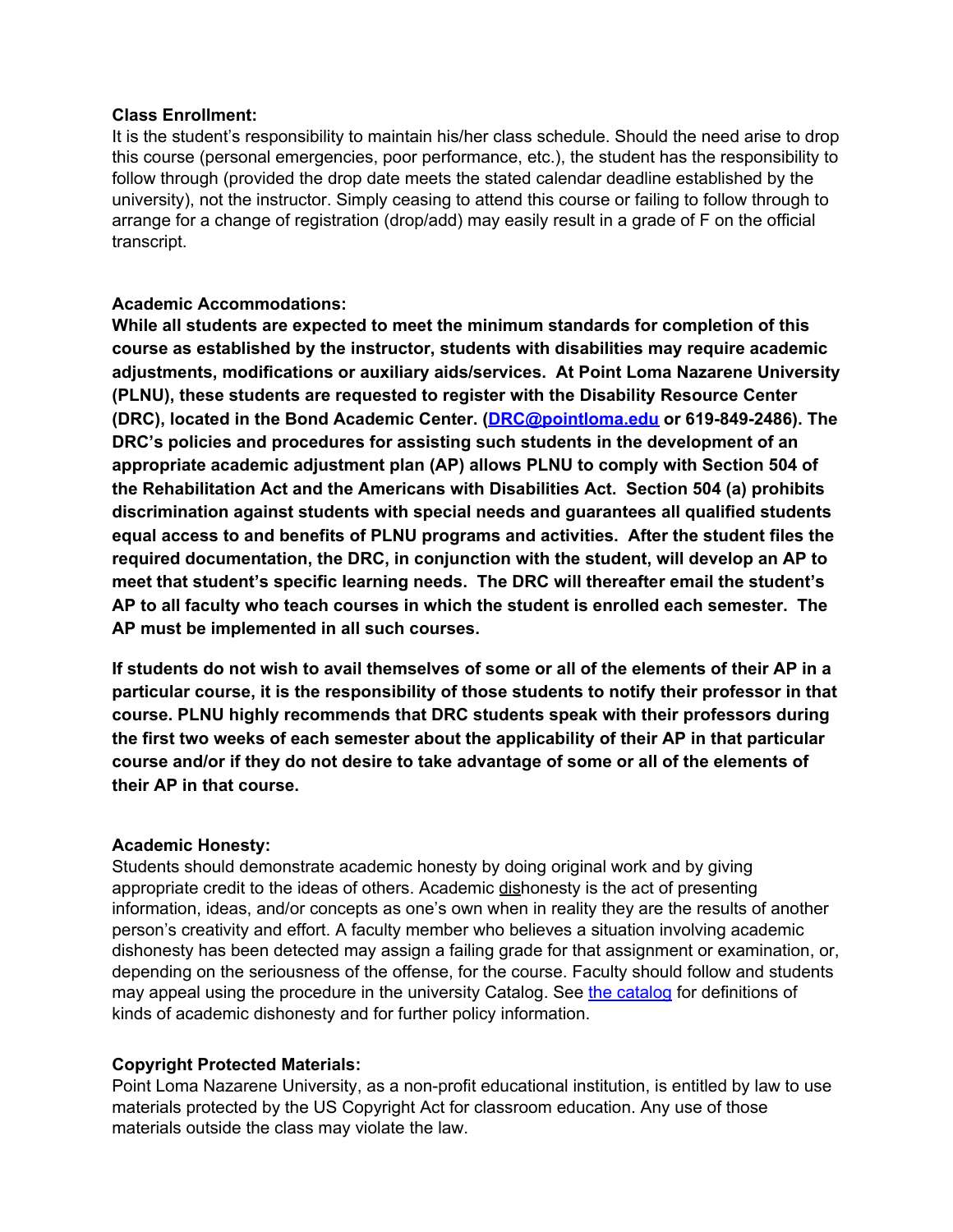# **Credit Hours:**

In the interest of providing sufficient time to accomplish the stated course learning outcomes, this class meets the PLNU credit hour policy for a 3-unit class delivered over 15 weeks. Specific details about how the class meets the credit hour requirements can be provided upon request.